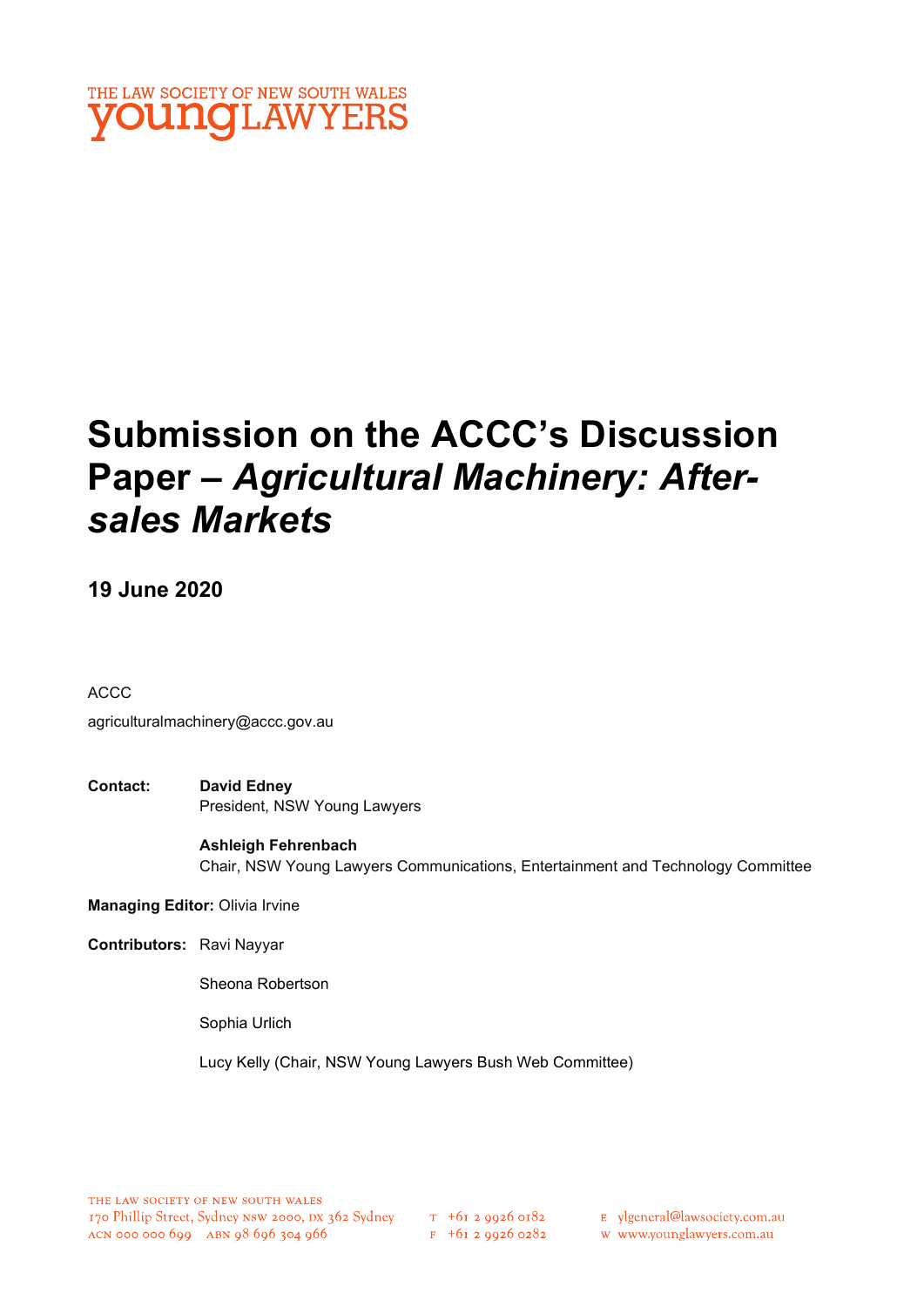The NSW Young Lawyers Communications, Entertainment and Technology Committee (Committee) makes the following submission in response to the Agricultural Machinery: After-sales Markets (Discussion Paper).

### NSW Young Lawyers

NSW Young Lawyers is a division of The Law Society of New South Wales. NSW Young Lawyers supports practitioners in their professional and career development in numerous ways, including by encouraging active participation in its 15 separate committees, each dedicated to particular areas of practice. Membership is automatic for all NSW lawyers (solicitors and barristers) under 36 years and/or in their first five years of practice, as well as law students. NSW Young Lawyers currently has over 15,000 members.

The Communications, Entertainment and Technology Law Committee of NSW Young Lawyers aims to serve the interests of lawyers, law students and other members of the community concerned with areas of law relating to information and communication technology (including technology affecting legal practice), intellectual property, advertising and consumer protection, confidential information and privacy, entertainment, and the media. As innovation inevitably challenges custom, the CET Committee promotes forward thinking, particularly about the shape of the law and the legal profession.

## Summary of Recommendations

The NSW Young Lawyers Communications, Entertainment and Technology Law Committee (the Committee) welcomes the opportunity to comment on Agricultural Machinery: After-sales Markets (Discussion Paper) on behalf of NSW Young Lawyers.

The Committee has responded to the selected questions outlined below and have otherwise not made submissions on the remaining questions. The Committee has outlined considerations that it recommends the Australian Human Rights Commission (the Commission) take into account when reviewing these issues. The Committee hopes that these considerations provide helpful guidance to the Committee in conducting this review.

- 1. The Committee supports changes be made to the Australian Consumer Law to include the purchase of agriculture machinery.
- 2. The Committee recommends the creation of an industry code of conduct for agricultural machinery manufacturers.
- 3. The Committee recommends that such a code should include explicit standards for cybersecurity and privacy surrounding data gathered, transmitted, and stored by agricultural machinery.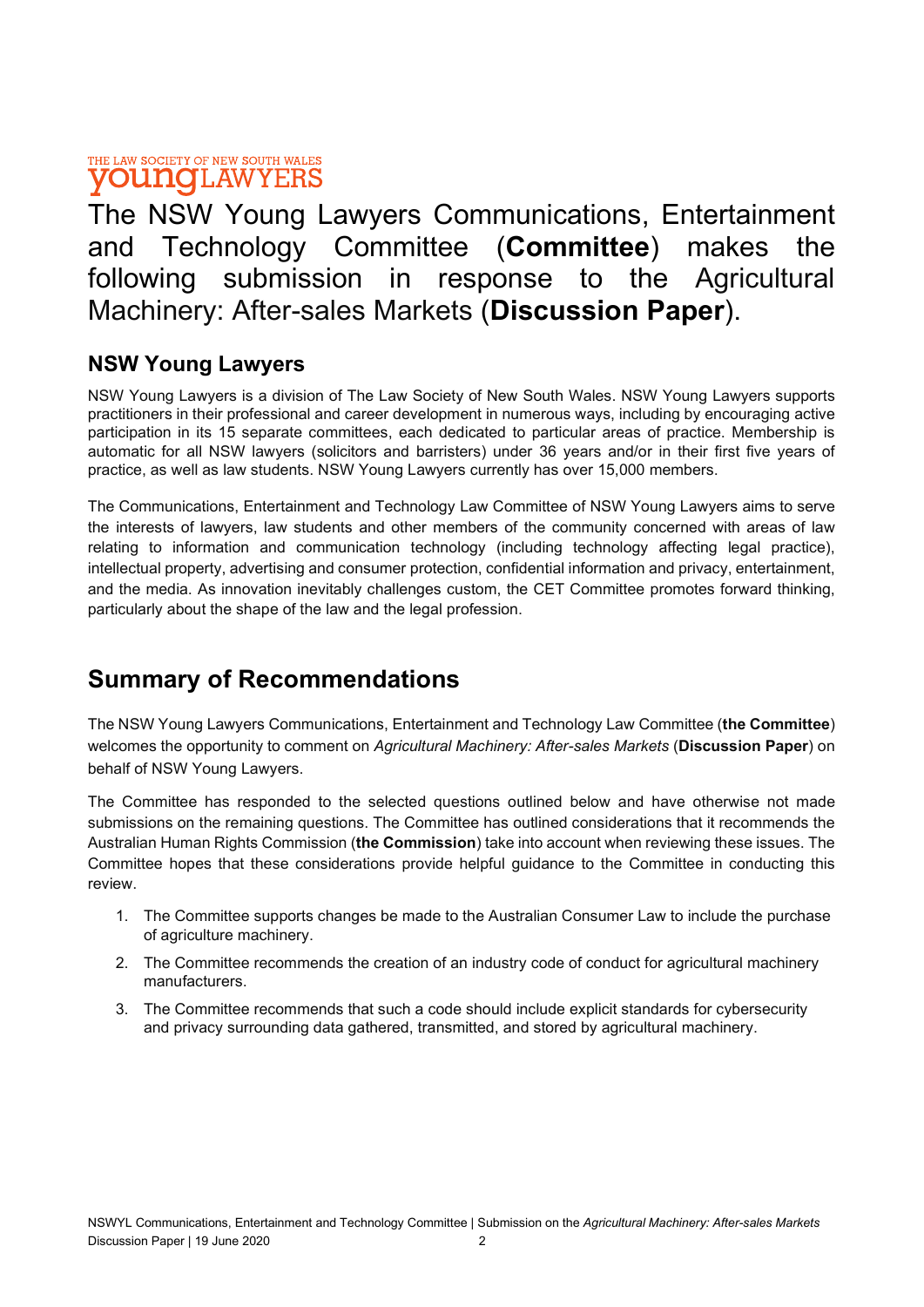### Part 1: Policy Context Digitalisation and Datafication of Agriculture

1. As the OECD highlights, modern agriculture is characterised by 'digitalisation' and 'datafication'.1 These terms are defined as follows:

**Digitisation:** the conversion of analogue data and processes into a machine-readable format...

- **Datafication:** the transformation of action into quantified digital data, allowing for real-time tracking and predictive analysis. Datafication takes previously unrecorded processes and activities and produces data that can be monitored, tracked, analysed and optimised.2
- 2. Digitisation and datafication are aspects of the long history of technological innovation in the agricultural sector and its mission 'to increase productivity, manage risk and improve environmental, social and economic sustainability'.<sup>3</sup> For instance, farmers have used Landsat data for agricultural monitoring since 1972 (one of the 'longest-standing operational applications' of the program).<sup>4</sup> More recently, 2017 saw the first crop to be sown, tended and harvested without any human being entering the field.<sup>5</sup>

### **Benefits**

- 3. Machinery enhanced by 'Internet of Things' (IoT) technologies can be made more effective through continuous monitoring, minimisation of downtime through better-scheduled maintenance, and informing better farming practices generally.<sup>6</sup> Sensors on increasingly complex agricultural machinery collect and send multitudes of data to be analysed in the cloud environments by ever more advanced algorithms.7 4. 'Agricultural Data' includes:
- - (i) telematics data which agricultural machinery 'collects about itself'; and

- <sup>5</sup> Marie-Agnès Jouanjean and Gwen DeBoe, How Digital Technologies Are Impacting the Way We Grow and Distribute Food (Background Note, Committee for Agriculture, OECD, 7 May 2018) 2.
- <sup>6</sup> Australian Competition and Consumer Commission, Agricultural Machinery: After-Sales Markets (Discussion Paper, Australian Competition and Consumer Commission, February 2020) 15.
- <sup>7</sup> See eg Jody L. Ferris, 'Data Privacy and Protection in the Agriculture Industry: Is Federal Regulation Necessary?' (2017) 18 Minnesota Journal of Law, Science and Technology 309, 315-7.

<sup>&</sup>lt;sup>1</sup> Gwendolen DeBoe and Marie-Agnès Jouanjean, Digital Opportunities for Better Agricultural Policies (Report, OECD, 2019) 25.

<sup>&</sup>lt;sup>2</sup> Gwendolen DeBoe and Marie-Agnès Jouanjean, Digital Opportunities for Better Agricultural Policies (Report, OECD, 2019) 25-6; at 25, citing OECD, Vectors of Digital Transformation (OECD Digital Economy Papers No 273, OECD, January 2019); at 26, citing Ashley I. Naimi and Daniel J. Westreich, 'Big Data: A Revolution That Will Transform How We Live, Work, and Think By Viktor Mayer-Schönberger and Kenneth Cukier' (2014) 9(1) American Journal of Epidemiology 1143–4.

<sup>&</sup>lt;sup>3</sup> Gwendolen DeBoe and Marie-Agnès Jouanjean, Digital Opportunities for Better Agricultural Policies (Report, OECD, 2019) 21.

<sup>4</sup> Colin R. Leslie, Larisa O. Serbina and Holly M. Miller, Landsat and Agriculture—Case Studies on the Uses and Benefits of Landsat Imagery in Agricultural Monitoring and Production (Report, U.S. Geological Survey, U.S. Department of the Interior, 2017) 1.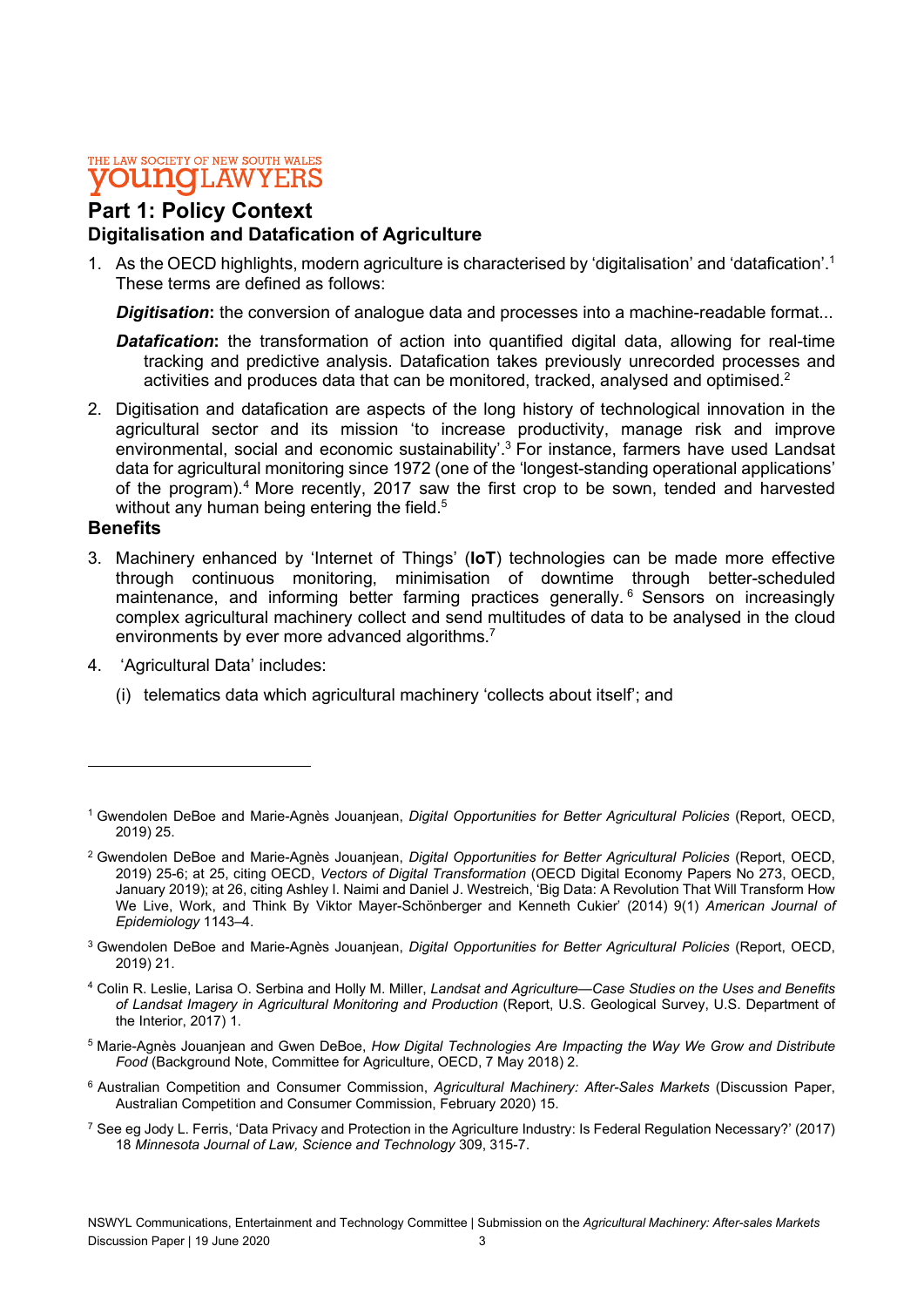#### THE LAW SOCIETY OF NEW SOUTH WALES **OU NOT** LAW

- (ii) agronomic data collected by the operation of agricultural machinery data 'describing crop health or field conditions.'8
- 5. Some of the technologies currently deployed in the sector (like *in situ* sensing, GPS, and secure data storage) have existed for some time. However, the growing capacity to aggregate the large Agricultural Datasets, where formerly systems were fragmented and decentralised, as well as the ability to fully exploit and analyse the product for decision-making, has been transformational for the industry. This transformation is at the core of the digitalisation and datafication of agriculture.<sup>9</sup>

### **Challenges**

- 6. Digitalisation and datafication of agriculture, and the significant commercial value of data created by new systems and machines, raise significant policy changes.<sup>10</sup> These implicate the competition, privacy, and cybersecurity spheres.
- 7. Competition within the agricultural machinery market is restricted when vast agricultural datasets encourage the "distribution of informational power in the hands of a few subjects, potentially capable of abuses on information asymmetries, [and] of illegitimate advantages at the economic level."<sup>11</sup> In the context of agricultural machinery, the 'subjects' are the manufacturers of agricultural machinery, whose technological ecosystems house and process the Agricultural Data collected by smart agricultural machinery. This also has an impact on machinery parts that can only be purchased from manufactures. The Committee is aware of circumstances where an individual who needed to purchase a new latch for a tractor which would normally cost \$20 to \$50, was forced to make the purchase from their local dealer, which would cost upwards of \$600. Furthermore, in circumstances where an individual is purchasing a new piece of machinery (for example, a tractor) from a particular brand, the individual may be required to purchase the piece form their local dealer. This means that the individual cannot 'shop around' with other dealers in other towns, which ties the individual to paying the price that the local dealer sets, reducing the level of competition in the market.
- 8. In relation to data. The manufacturers can use the *End User Licensing Agreements* governing the processing, and control or ownership, of the generated Agricultural Data, increasing their economic power as their pool of data grows.12 in a shekarar 1990)<br>Marejeo

<sup>12</sup> Australian Competition and Consumer Commission, Agricultural Machinery: After-Sales Markets (Discussion Paper, Australian Competition and Consumer Commission, February 2020) 15.

<sup>&</sup>lt;sup>8</sup> The wording of these definitions was drawn from: Shannon L. Ferrell, 'Legal Issues on the Farm Data Frontier, Part 1: Managing First-Degree Relationships in Farm Data Transfers' (2016) 21 Drake Journal of Agricultural Law 13, 17-20; and Todd Janzen, 'What Makes Agronomic Farm Data Different from Other Forms of Intellectual Property?', Farm Journal (Article, 10 May 2015) <https://www.agweb.com/blog/janzen-ag-law-blog/what-makes-agronomic-farm-datadifferent-from-other-types-of-intellectual-property>.

<sup>&</sup>lt;sup>9</sup> Gwendolen DeBoe and Marie-Agnès Jouanjean, Digital Opportunities for Better Agricultural Policies (Report, OECD, 2019) 25.

<sup>&</sup>lt;sup>10</sup> Jody L. Ferris, 'Data Privacy and Protection in the Agriculture Industry: Is Federal Regulation Necessary?' (2017) 18 Minnesota Journal of Law, Science and Technology 309, 317.

<sup>&</sup>lt;sup>11</sup> Luca Leone, 'Addressing Big Data in EU and US Agriculture: A Legal Focus' (2017) 12(6) European Food and Feed Law Review (EFFL) 507, 510, citing Alessandro Mantelero, Masters of Big Data: Concentration of Power over Digital Information (Research Paper, 2012).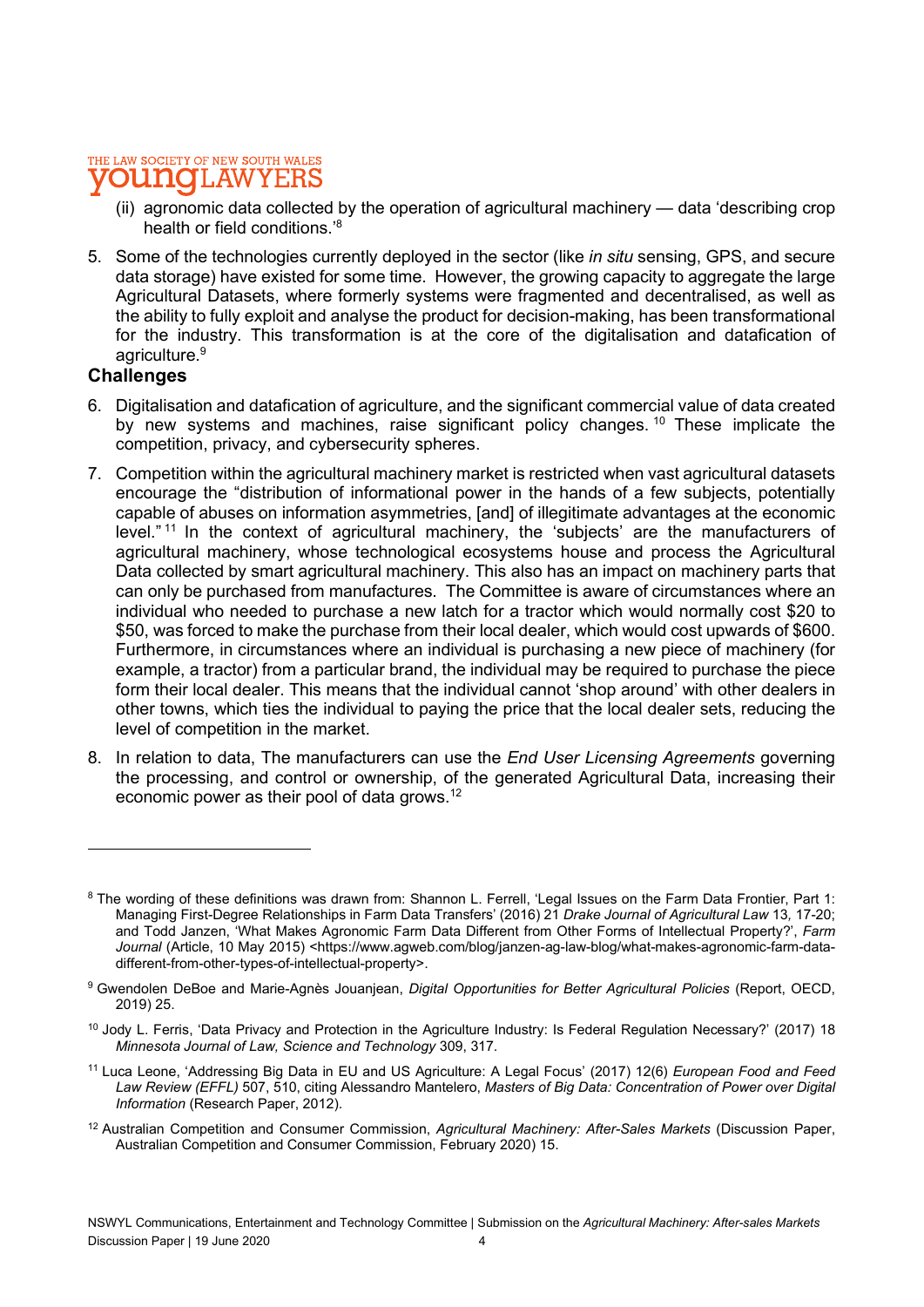### THE LAW SOCIETY OF NEW SOUTH WALES **DU MOTLAW**

- 9. The Commission must be alive to how such factors can help the manufacturers "control every aspect of production, including input costs that are associated with agriculture, due to the farmers' reliance on them."13 Reliance is accentuated by 'switching costs,' which disincentivise changing machine companies by limiting data portability and interoperability across different brands of machinery,14 undermining competition in the market.
- 10. Industry consolidation and vertical integration of supply chains for agricultural machinery as a result of the growing size of the manufacturers' Agricultural Data ecosystems contributes to a reduction in competition. Farmers become even more dependent on parts and software designed by fewer and fewer entities.<sup>15</sup> The Committee asks the Commission to consider whether the manufacturers of agricultural machinery should be treated as the equivalent of 'Big Tech' companies, given the sheer amounts of Agricultural Data they handle and monetise.16
- 11. Privacy is a key consideration where the presence of regulatory frameworks like the Privacy Act 1988 (Cth) attach to the collection and usage of Agricultural Data. The economic value of Agricultural Data makes the manufacturers who process and/or control it, at risk of abuse, <sup>17</sup> The presence of third-party data intermediaries (for example, commercial advisers who help farmers process and analyse Agricultural Data) exacerbate this risk.18 The importance of managing privacy risks in the context of Agricultural Data also arises from the potential value of trade secrets in providing a detailed representation of their farming practices. If unauthorised third parties access farmers' Agricultural Data, the latter's livelihoods could be adversely affected.19
- 12. As an extension of privacy to the digital context, cybersecurity risks are a related, but distinct challenge raised by Agricultural Data systems. Again, the value of Agricultural Data makes manufacturers of machinery, as well as data intermediaries, attractive targets for hackers. To maintain thriving Agricultural Data ecosystems, manufacturers need to ensure trust among

- <sup>16</sup> The Committee notes, for instance, the reference to these companies as 'Agricultural Technology Providers' that 'offer "prescriptions" to farmers that allow them to better utilize their data and increase their output, for a fee': Neal Rasmussen, 'From Precision Agriculture to Market Manipulation: A New Frontier in the Legal Community' (2016) 17 Minnesota Journal of Law, Science and Technology 489, 494.
- <sup>17</sup> Jody L. Ferris, 'Data Privacy and Protection in the Agriculture Industry: Is Federal Regulation Necessary?' (2017) 18 Minnesota Journal of Law, Science and Technology 309, 317.
- 18 Ajit Maru et al, Digital and Data-Driven Agriculture: Harnessing the Power of Data for Smallholders (Paper, Global Forum on Agricultural Research and Innovation, Global Open Data for Agriculture and Nutrition initiative and Technical Centre for Agricultural and Rural Cooperation, March 2018) 17.
- <sup>19</sup> Jody L. Ferris, 'Data Privacy and Protection in the Agriculture Industry: Is Federal Regulation Necessary?' (2017) 18 Minnesota Journal of Law, Science and Technology 309, 332; at 316, citing Meghan Grebner, 'Addressing Privacy Concerns with Big Data', Brownfield (Article, 31 January 2014) <http://brownfieldagnews.com/2014/01/31 /addressing-privacy-concerns-big-data/>; at 316, citing Tiffany Dowell, 'Big Data on the Farm (Part I): What Is It?', Texas Agriculture Law Blog (Blog Post, 1 September 2015) <http://agrilife.org/texasaglaw/2015/09/01/big-data-onthe-farm-part-i-what-is-it/>; .

<sup>&</sup>lt;sup>13</sup> Neal Rasmussen, 'From Precision Agriculture to Market Manipulation: A New Frontier in the Legal Community' (2016) 17 Minnesota Journal of Law, Science and Technology 489, 498.

<sup>&</sup>lt;sup>14</sup> Australian Competition and Consumer Commission, Agricultural Machinery: After-Sales Markets (Discussion Paper, Australian Competition and Consumer Commission, February 2020) 15.

<sup>15</sup> Neal Rasmussen, 'From Precision Agriculture to Market Manipulation: A New Frontier in the Legal Community' (2016) 17 Minnesota Journal of Law, Science and Technology 489, 495.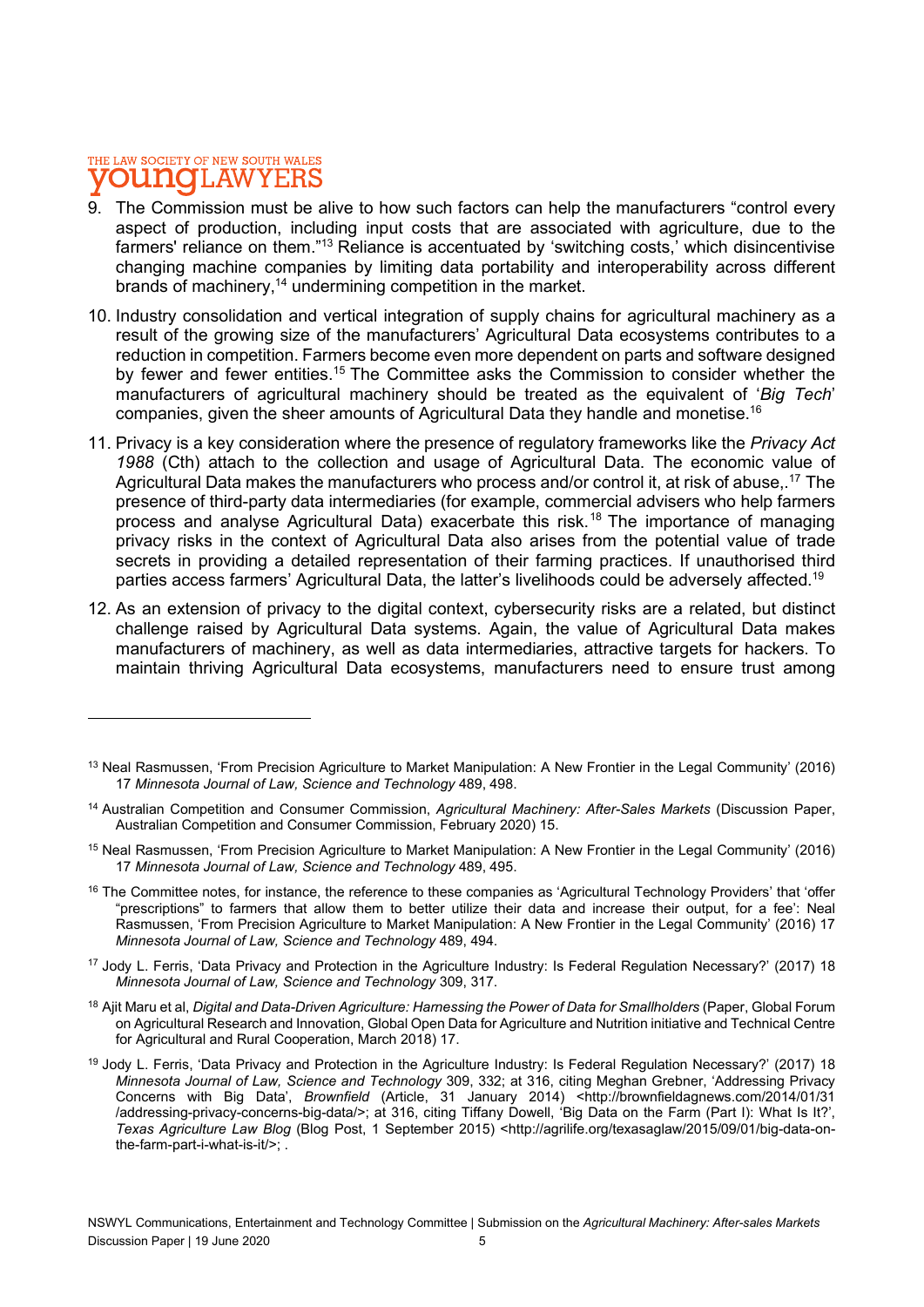participants via secure data infrastructures.<sup>20</sup> If these infrastructures and/or the machinery sending data are compromised, then farmers' livelihoods could be disrupted, as can the broader sector, given the dependence of modern agriculture on such technological systems to deliver increasing yields at lower costs.21

### Part 2: Stakeholders and Policy Issues

### Barriers for Farmers Contractual Issues

- 13. The historical culture of self-repair in rural Australia has been jeopardised by the proliferation of increasingly sophisticated and computerised agricultural technologies.<sup>22</sup> The Committee supports the ACCC's focus on the following contractual issues:
- (a) manufacturers of agricultural machinery frequently require purchasers to accept standard form contracts containing highly complex terms, without scope for negotiation. Frequently farmers do not have the requisite legal knowledge to engage with and interrogate their obligations and ensure they are not operating in violation of warranty terms or freedom to operate clauses;
- (b) Contracts for purchase of agricultural machinery often involve clauses which limit farmers' access to diagnostic tools or their capacity to perform independent repairs. Manufacturers may retain the exclusive right to repair or replacement of parts or software, at their sole discretion. In signing these agreements purchasers are effectively bound to particular dealers, manufacturers, or repairers;<sup>23</sup>
- (c) Certain conditions within manufacturer and dealer documents may constitute unfair contract terms under the Australian Consumer Law  $(ACL)$ .<sup>24</sup> Conditions of use can be so wide-ranging that certain use, access to, or modification, of equipment by farmers can be deemed a breach of contract potentially resulting in termination of the contract and exposure to litigation. A breach of restrictive warranty terms could result in a void warranty, which would expose farmers to untenable levels of risk to the continued operation of their equipment.<sup>25</sup> Terms such as these cause real detriment to the purchaser, create a significant imbalance in the respective right of the parties, and are arguably not reasonably necessary to protect any legitimate interest of manufacturer or dealer. Given no pecuniary penalties apply if a term in a standard form consumer or small business contract is found unfair, manufacturers and dealers do not have a

<sup>&</sup>lt;sup>20</sup> Gwendolen DeBoe and Marie-Agnès Jouanjean, Digital Opportunities for Better Agricultural Policies (Report, OECD, 2019) 120.

<sup>&</sup>lt;sup>21</sup> Neal Rasmussen, 'From Precision Agriculture to Market Manipulation: A New Frontier in the Legal Community' (2016) 17 Minnesota Journal of Law, Science and Technology 489, 489-90.

<sup>&</sup>lt;sup>22</sup> ABC Radio National, 'Encouraging repair over waste', Big Ideas Podcast, 13 February 2020 (Paul Barclay); Design Innovation Research Centre at the University of Technology Sydney, 'Can we talk about a 'Right to Repair in Australia?', 2 October 2019 (Jesse Adams Stein, Guido Verbist, John Gerstakis, Leanne Wiseman, Annette Mayne, Guy Keulemans).

 $^{23}$  Jemima Burt, 'Tractor-hacking farmers in the US fight for right to repair under equality law', ABC News (online), 2 February 2018, <https://www.abc.net.au/news/rural/2018-02-22/tractor-hacking-farmers-in-the-us-fight-for-right-torepair/9470658>.

<sup>&</sup>lt;sup>25</sup> Jason Koebler, 'Tractor-Hacking Farmers Are Leading a Revolt Against Big Tech's Repair Monopolies', Vice (online), 15 February 2018, <https://www.vice.com/en\_us/article/kzp7ny/tractor-hacking-right-to-repair>.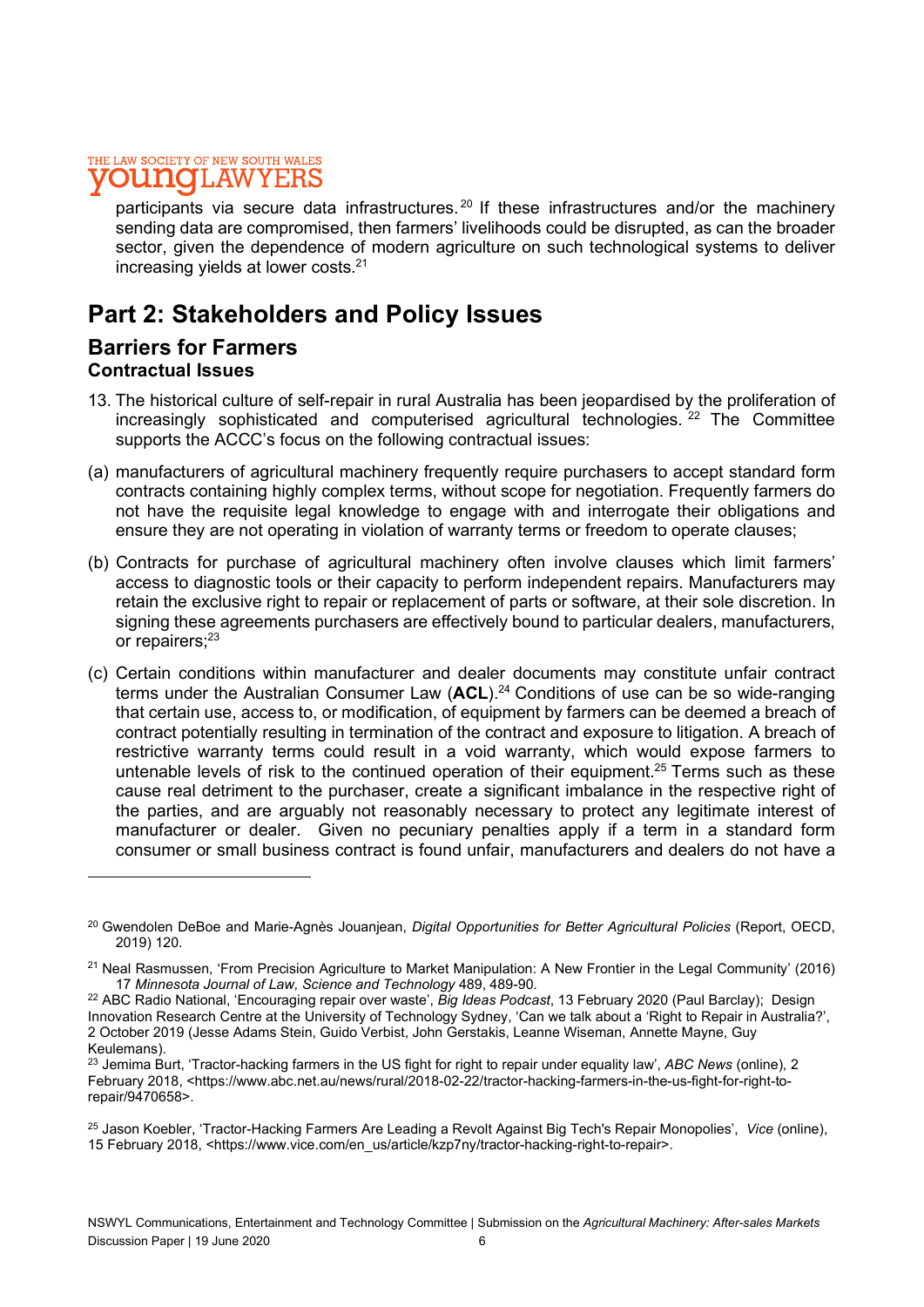strong incentive to review their contracts and remove potentially unfair terms. Individual may lack the awareness and resources necessary to seek a court declaration that onerous terms are unfair; and

(d) The Discussion Paper<sup>26</sup> notes that consumer guarantees offered under the ACL are not typically extended to purchasers of agricultural machinery, being goods not ordinarily acquired for personal, domestic or household use and priced in excess of the legislative limit of \$40,000.<sup>27</sup> The absence of such consumer protections to purchasers of agricultural machinery contributes to imbalanced contractual relationships between farmers and manufacturers or dealers. Farmers frequently have limited options to address product faults without incurring significant costs.

### Data ownership

14. The Discussion Paper notes that farmers are often unsure of their rights as regards ownership of the data captured by agricultural equipment from their farms. Farmers may unknowingly waive their rights to control the use of data generated by their farms by agreeing to the terms in manufacturer or dealer documents. These documents often entitle manufacturers to wideranging use of user-generated data, including the sale of data to third parties.<sup>28</sup>

### Limited access to repairs and diagnostics

- 15. The Committee considers that a farmer may be unfairly disadvantaged by the threat of a manufacture voiding a warranty if a farmer uses a non-authorised repairer. Authorised repairers may be inaccessible to farmers due to geographic location, have significant repair backlogs or require parts from overseas suppliers. This can result in significant expenses for farmers whose operations are stifled by lack of access to functional equipment.<sup>29</sup>
- 16. Furthermore, the software embedded in much modern agricultural technology requires frequent updates that, in many cases, must be performed by authorised technicians.<sup>30</sup> Access to software and diagnostics is further inhibited by lack of internet connectivity in remote areas, which render online monitoring systems ineffective.<sup>31</sup>
- 17. The Committee notes that warranty terms that are not proportionate with consumer guarantees result in a lack of accessible and affordable means of servicing and repairing agricultural equipment. This kind of activity unfairly burdens famers and will be further considered in this submission in greater detail.

<sup>&</sup>lt;sup>26</sup> Australian Competition and Consumer Commission, Agricultural machinery: After-sales markets, Discussion Paper (2020) 11.

<sup>&</sup>lt;sup>27</sup> Competition and Consumer Act 2010 (Cth), sch 2, s 3 (definition of 'consumer').

<sup>&</sup>lt;sup>28</sup> Australian Farm Institute, "Right to repair" debate highlights critical issue of data rights' (26 March 2017), Ag-forum, <http://www.farminstitute.org.au/ag-forum/right-to-repair-debate-highlights-critical-issue-of-data-rights>.

<sup>29</sup> Jason Koebler, 'Tractor-Hacking Farmers Are Leading a Revolt Against Big Tech's Repair Monopolies', Vice (online), 15 February 2018, <https://www.vice.com/en\_us/article/kzp7ny/tractor-hacking-right-to-repair>.

<sup>&</sup>lt;sup>30</sup> Kit Mochan and Mark Bennett, 'Farmers driving 'right to repair' issue as legislative battle unfolds in US', ABC News (online), 11 March 2018, <https://www.abc.net.au/news/rural/2018-03-11/farmers-spearhead-right-to-repairfight/9535730>.

 $31$  Australian Farm Institute, "Right to repair" debate highlights critical issue of data rights' (26 March 2017), Ag-forum, <http://www.farminstitute.org.au/ag-forum/right-to-repair-debate-highlights-critical-issue-of-data-rights>.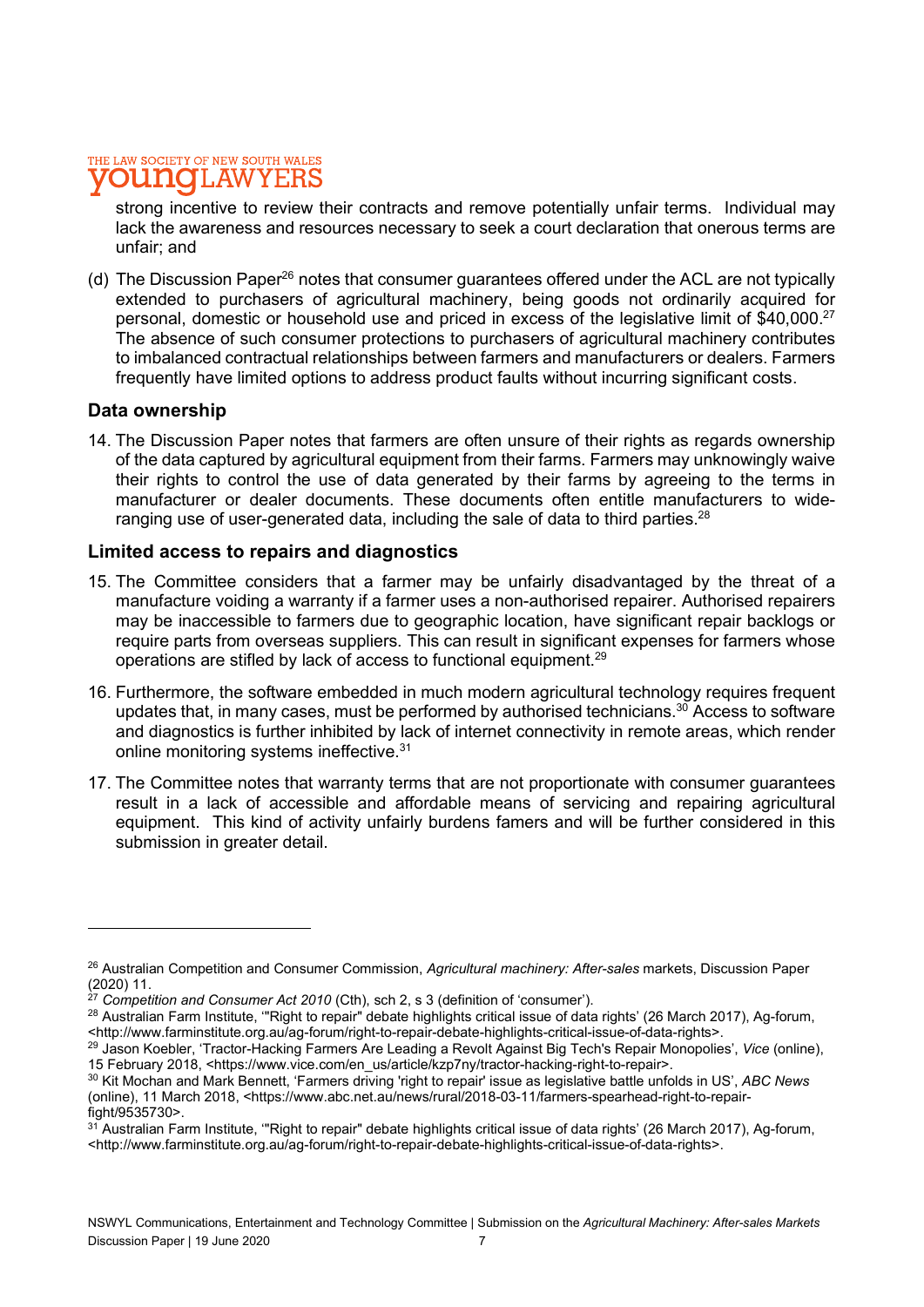### Intellectual Property

- 18. The Committee notes that there is an increasingly proprietary nature ascribed to the software and associated sensors contained within modern agricultural technology. The Committee recognises that there is often a dissonance between legitimate intellectual property and commercial confidentiality concerns of manufacturers, and consumer protection mechanisms.
- 19. The Committee makes the following observations regarding the intellectual property rights of Original Equipment Manufacturer (OEMs) in agricultural machinery aftermarkets:
	- (a) Software applications, diagnostic toolkits and repair manuals related to agricultural machinery are likely protected by the Copyright Act 1968 (Cth). The Copyright Act incorporates a number of "fair dealing" defences to breach of copyright, but current fair dealing provisions do not extend to unauthorised use or reproduction of copyright materials for the purpose of maintenance or repair;
	- (b) The Designs Act 2003 (Cth) covers the physical appearance of a product or a unit of a product. Use of materials for repair or maintenance which do not replicate the visual appearance of a component part of a piece of agricultural machinery would not infringe the OEM's design rights. The repair of complex products is permitted as a complete defence to design infringement,  $32$  provided the overall appearance of the unit or product is being restored, and this is the only purpose for which the replicated part is being used.<sup>33</sup> The rationale of the repair defence is to allow greater competition within aftermarkets for spare parts and associated benefits to consumers;<sup>34</sup>
	- (c) Innovative methods or devices which underlie agricultural technology are protected separately by means of the Patents Act 1990 (Cth). There is an implied licence granted to purchasers of patented goods to use and dispose of the goods at their discretion.<sup>35</sup> This licence does not extend to remaking or repurposing patented goods, and it is presently unclear whether there is a general right to repair of patented goods by a purchaser.
- 20. The rights of manufacturers to data collected and stored by the OEM's agricultural technology is less clear. The Copyright Act does not afford rights to data that is produced without human intervention or due care and skill in the selection, compilation and arrangement of data or information.<sup>36</sup> As copyright is not extended to automated collection and storage of data by agricultural machinery, OEMs seek to make data the subject of proprietary rights through confidentiality clauses in manufacturer and dealer documents. Data and information can only be classified as confidential if the party collecting and storing it maintains its confidential nature through security measures and appropriate steps to prevent its public disclosure. For this reason, the Committee recognises the hesitation of manufacturers in allowing access to confidential data and information by farmers as it may be prejudicial to their commercial and legal interests.
- 21. The justification for intellectual property law is to encourage innovation and business growth by granting rights holders a limited monopoly over the technologies they devise and/or produce.

<sup>32</sup> Designs Act 2003 (Cth) s 72.

<sup>&</sup>lt;sup>33</sup> GM Technology Operations LLC v SSS Auto parts Pty Ltd (2019) 139 IPR 199.

<sup>34</sup> Jeremy Dobbin, 'Review of the right of repair or spare parts exclusion under the Designs Act 2003', FindLaw Australia, <https://www.findlaw.com.au/articles/2149/review-of-the-right-of-repair-or-spare-parts-exclu.aspx>.

 $35$  Calidad Ptv Ltd v Seiko Epson Corporation [2019] FCAFC 115.

<sup>36</sup> Telstra Corp Ltd v Phone Directories Co Pty Ltd (2010) 264 ALR 617.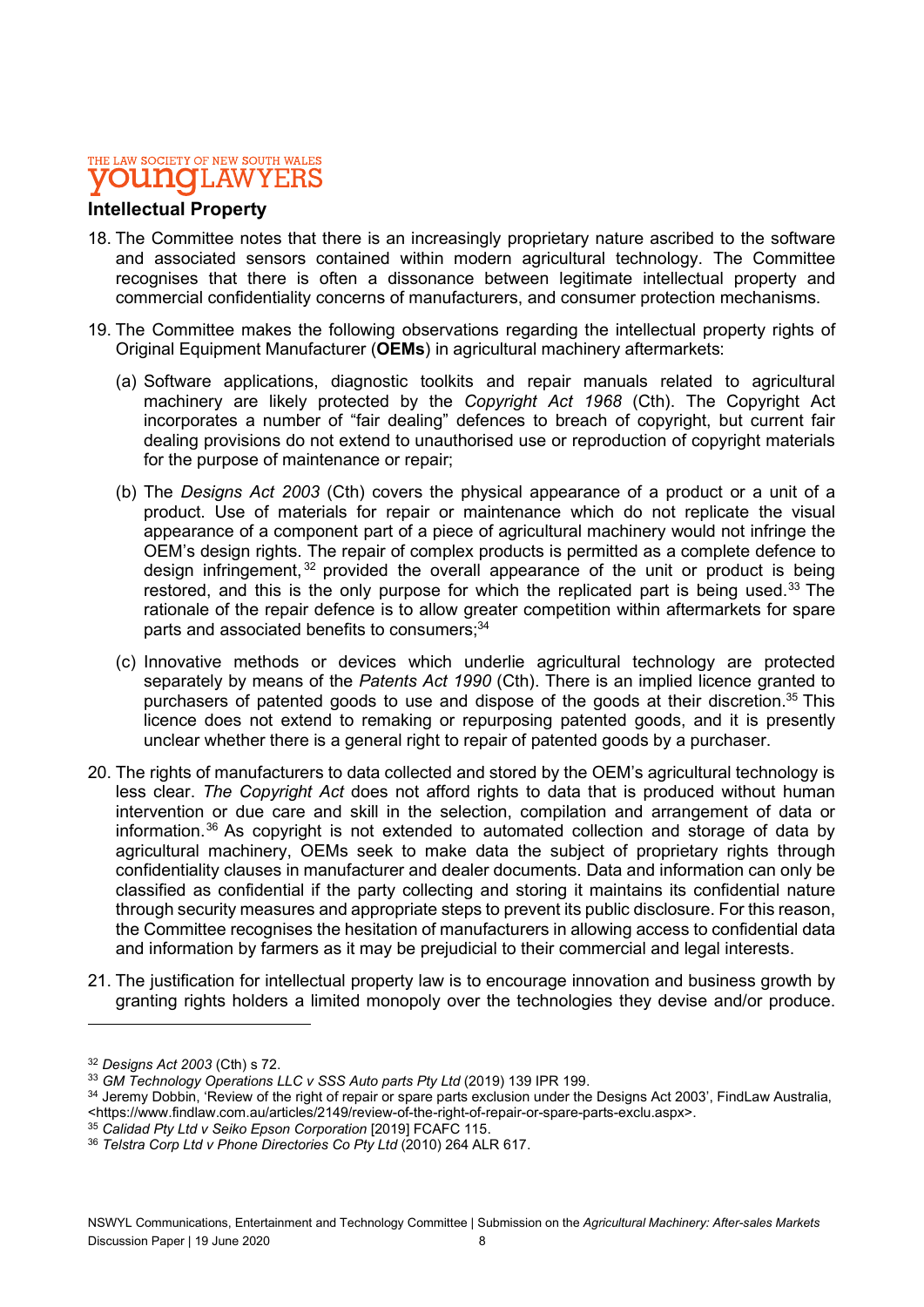The Committee supports the entitlement of manufacturers of agricultural equipment to a return on investment on their intellectual property, in particular as it relates to software applications and data capture. The Committee further acknowledges that relaxation in freedom to operate arrangements may enable third parties to gain unfettered access to manufacturers' intellectual property.<sup>37</sup>

22. The doctrine of exhaustion of intellectual property rights, however, indicates that intellectual property was never intended to grant manufacturers influence over aftermarkets for their proprietary goods.<sup>38</sup> The Committee contends that, to this extent, protection of OEM intellectual property rights, in particular contractually enforced controls over confidential information, ought to be balanced with the right of farmers to the maintenance and repair of agricultural equipment they own.

### Barriers for Repairers

- 23. The Committee considers the exclusivity of the authorised repairer network creates impediments to the competitiveness of the aftermarket for agricultural machinery. Payment by repairers to manufacturers in exchange for access to replacement parts, tools, service manuals, encrypted software and data<sup>39</sup> limits market access for independent repairers.<sup>40</sup> For example, the Discussion Paper provides reports made by independent repairers of being required to pay premium prices for access to genuine parts. Ownership of and access to data is a particularly valuable commodity in aftermarkets for agricultural machinery. The Committee notes the high value of data generated by agricultural machinery allows authorised dealers to gain an unfair market advantage<sup>41</sup> over farmers and independent repairers.
- 24. Membership to the authorised repairer network is formalised by warranties conditional on the use of that network for maintenance and repair of purchased machinery. In this regard, the Committee notes the concerns raised in the Discussion Paper that the nature of dealership agreements may encourage repairers to reject warranty claims and limit service availability.<sup>42</sup> The Committee further considers that conditional warranties of this nature may enable manufacturers to force products into early obsolescence through removal of parts or software for certain machinery from aftermarkets,  $43$  which creates difficulties for dealers in meeting the service requirements of their customers.

<sup>37</sup> Craig Johnson, ''Right to Repair' Is About Stealing Tech, Not Helping Farmers' (20 March 2020), RealClear Policy, <https://www.realclearpolicy.com/articles/2020/03/20/right\_to\_repair\_is\_about\_stealing\_tech\_not\_helping\_farmers\_4870 46.html>.

<sup>38</sup> ABC Radio National, 'Encouraging repair over waste', Big Ideas Podcast, 13 February 2020 (Paul Barclay); Design Innovation Research Centre at the University of Technology Sydney, 'Can we talk about a 'Right to Repair in Australia?', 2 October 2019 (Jesse Adams Stein, Guido Verbist, John Gerstakis, Leanne Wiseman, Annette Mayne, Guy Keulemans).

<sup>39</sup> Jason Koebler, 'Tractor-Hacking Farmers Are Leading a Revolt Against Big Tech's Repair Monopolies', Vice (online), 15 February 2018, <https://www.vice.com/en\_us/article/kzp7ny/tractor-hacking-right-to-repair>.

<sup>40</sup> Australian Farm Institute, '"Right to repair" debate highlights critical issue of data rights' (26 March 2017), Ag-forum, <http://www.farminstitute.org.au/ag-forum/right-to-repair-debate-highlights-critical-issue-of-data-rights>.

<sup>41</sup> Australian Farm Institute, '"Right to repair" debate highlights critical issue of data rights' (26 March 2017), Ag-forum, <http://www.farminstitute.org.au/ag-forum/right-to-repair-debate-highlights-critical-issue-of-data-rights>.

<sup>42</sup> Australian Competition and Consumer Commission, Agricultural machinery: After-sales markets, Discussion Paper (2020) 2.

<sup>&</sup>lt;sup>43</sup> Katie Burgess, 'Australians could soon have the 'right to repair' their broken phones', The Canberra Times (online), 30 August 2019, <https://www.canberratimes.com.au/story/6357702/australians-could-soon-have-the-right-to-repair-theirbroken-phones/digital-subscription/>.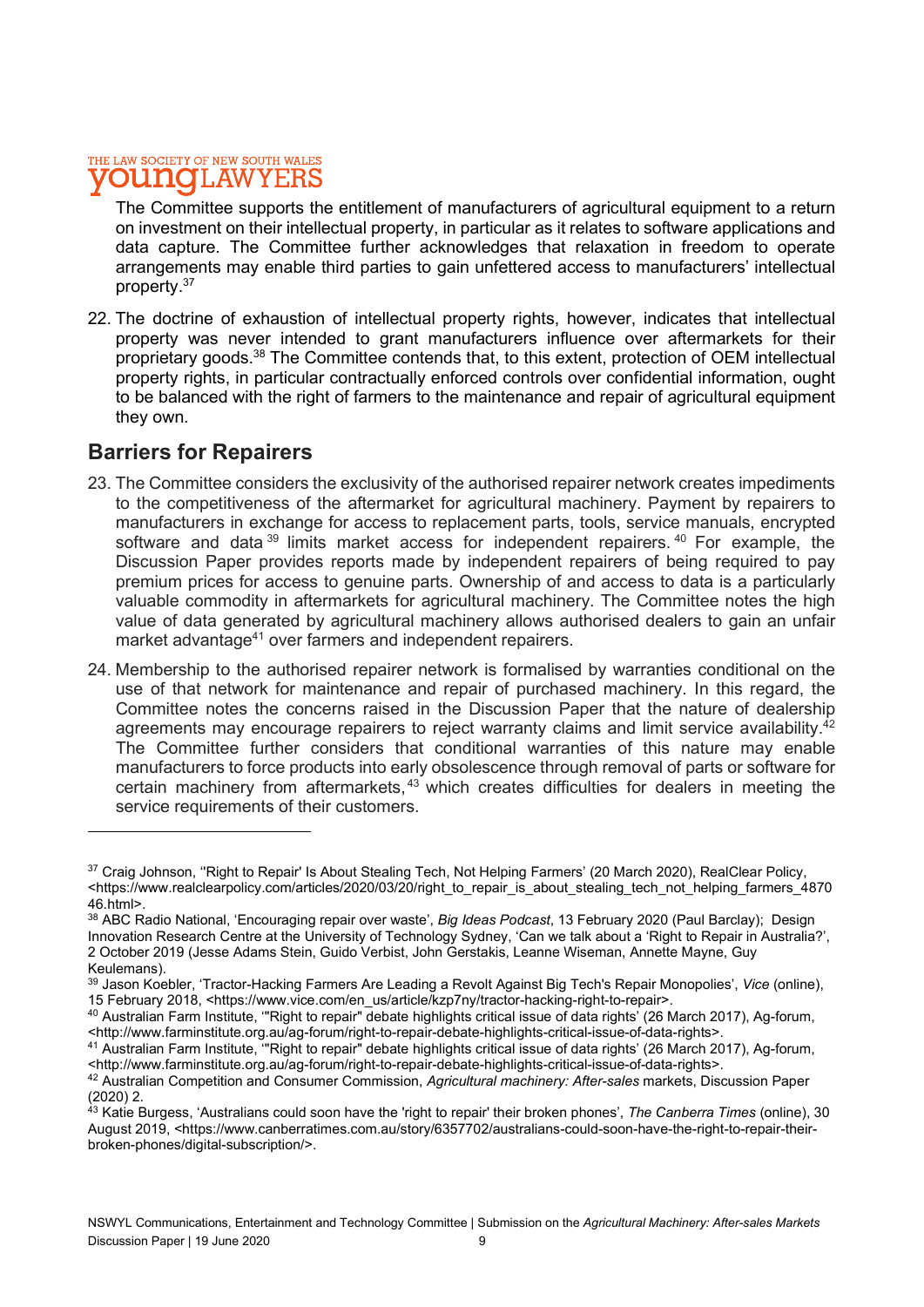25. The Committee notes that repairers are not entirely beholden to manufacturers in aftermarkets for agricultural machinery. Demand for aftermarket services can provide valuable information to manufacturers that will influence product design of new models of machinery.<sup>44</sup> For this reason, the Committee considers repairers have a role to play in restoring the balance between the rights of farmers and manufacturers in agricultural machinery aftermarkets.

# Part 3: Proposed Solutions

### Australian Consumer Law

- 26. The terms and conditions of a manufacturer's warranty offer some protection to purchasers, in that they define the obligations of the manufacturer and the rights of the purchaser in the event of fault or failure. Manufacturer warranties, however, will generally fall short of the protections available to consumers under the ACL. As mentioned in the Discussion Paper, some manufacturer warranties place restrictions on using independent repairers and non-genuine parts. Although restrictions on the use of non-genuine parts in repairs can be seen as protective, as a form of quality control which disincentivises the use of counterfeit parts, such restrictions can disadvantage farmers and cause issues in the event of the fault or failure of agricultural machinery they have purchased. This may negatively impact the farming process through additional costs or substantial delays, effectively restricting farmers' livelihood. The Committee submits there is a live question as to whether manufacturer warranty terms and restrictions for agricultural machinery are reasonable and necessary to achieve a fair balance between the needs of farmer purchasers and the commercial considerations of manufacturers.
- 27. The ACL provides clear protections to consumers where there is a problem with goods or services. One such protection is automatic consumer guarantees that require goods to be of an acceptable quality and to perform as expected, notwithstanding the terms of any manufacturer or supplier warranties. The following automatic ACL guarantees would be of relevance to purchasers of agricultural machinery:
	- Guarantee as to repairs and spare parts: there is a guarantee that a manufacturer will take reasonable action to ensure that facilities for the repair of the goods, and parts for the goods, are reasonably available for a reasonable period after the goods are supplied, <sup>45</sup> and
	- Guarantee as to express warranties: there is a guarantee that a manufacturer will comply with any express warranty given or made by the manufacturer in relation to the goods supplied to a consumer.<sup>46</sup>

<sup>44</sup> ABC Radio National, 'Encouraging repair over waste', Big Ideas Podcast, 13 February 2020 (Paul Barclay); Design Innovation Research Centre at the University of Technology Sydney, 'Can we talk about a 'Right to Repair in Australia?', 2 October 2019 (Jesse Adams Stein, Guido Verbist, John Gerstakis, Leanne Wiseman, Annette Mayne, Guy Keulemans).

<sup>45</sup> Competition and Consumer Act 2010 (Cth), Schedule 2, s58(1) (Australian Consumer Law).

<sup>46</sup> Competition and Consumer Act 2010 (Cth), Schedule 2, s59(1) (Australian Consumer Law).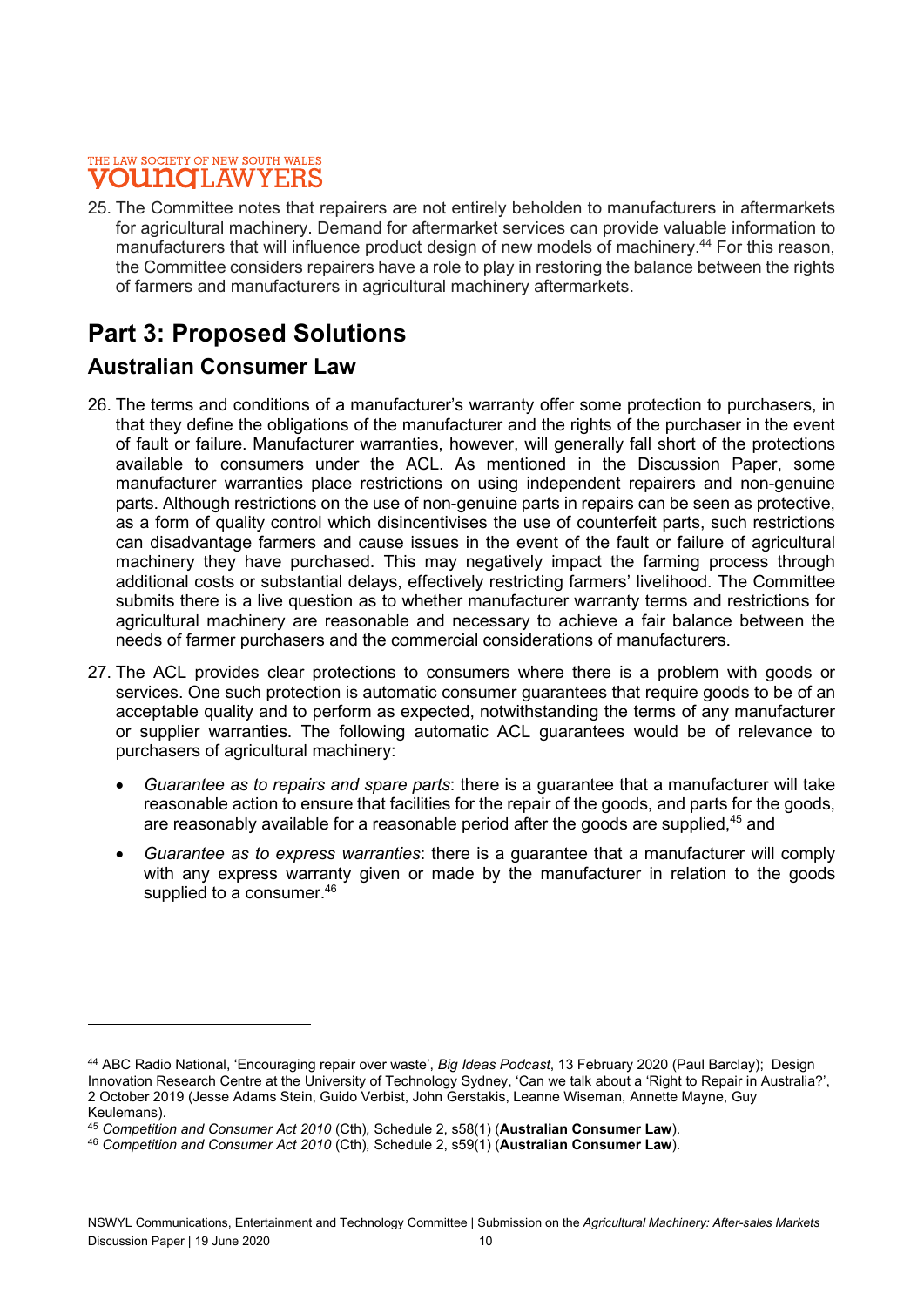- 28. Significant rights to a repair, replacement, refund, cancellation or compensation under the ACL do not, however, apply to items worth more than \$40,000 purely for business use, including machinery or farming equipment.<sup>47</sup>
- 29. At the Meeting of Ministers for Consumer Affairs on 26 October 2018, in relation to consumer guarantees, the Ministers for Consumer Affairs (Ministers) agreed to the following:
	- 'to maintain the current framework in the Australian Consumer Law for non-major failures, including failures within a short period of time after purchase and to undertake further work to ensure consumers and retailers are supported when a good fail'.<sup>48</sup>
	- 'to increase the threshold in the Australian Consumer law definition of 'consumer' from \$40,000 to \$100,000'.49
- 30. This proposed increase is yet to be legislated and, while the increased threshold has the potential to capture more agricultural machinery than the current model, many purchasers of agricultural machinery would still not fall within the definition of a 'consumer' under the ACL, as such machinery can cost over \$100,000 and, again, is not typically acquired for personal, domestic or household use. In the absence of further legislative reform, a purchaser's primary recourse in the event of a fault with their agricultural machine is, in most circumstances, likely to remain limited to the manufacturer's warranty.

### Possible solutions under the ACL

- 31. A combination of practical measures and legislative reforms may help to achieve a fair balance between the needs of farmer purchasers of agricultural machinery and the commercial considerations of manufacturers.
- 32. Possible practical solutions include:
	- Ensuring that farmers purchasing agricultural machinery are made fully aware of the terms and conditions of the manufacturer's warranty (and the sale agreement) at the time of sale, and are fully informed of the effect of extended warranty should they choose to take it. This could be enforced in the same way that product disclosure statements are provided to consumers prior to purchasing a financial service, i.e. with penalties if the relevant documents are not provided;
	- Providing that a warranty cannot be voided if a repair is conducted by a non-authorised party, as long as the repair has been carried out with due care and skill and with spare parts that are fit for the purpose for which they are used;
	- Ensure that plain language is used in warranty terms and explanations of same to facilitate purchaser engagement with and understanding of warranty terms and conditions. This could

<sup>47</sup> Australian Competition & Consumer Commission, Consumer Guarantees <https://www.accc.gov.au/consumers/consumerrights-guarantees/consumer-guarantees>

<sup>48</sup> Legislative and Governance Forum on Consumer Affairs, Melbourne, Victoria, 26 October 2018, Joint Communique, Meeting of Ministers for Consumer Affairs, <https://consumerlaw.gov.au/sites/consumer/files/2018/10/CAF-10-Communique-October-2018.pdf>

<sup>49</sup> Legislative and Governance Forum on Consumer Affairs, Melbourne, Victoria, 26 October 2018, Joint Communique, Meeting of Ministers for Consumer Affairs, <https://consumerlaw.gov.au/sites/consumer/files/2018/10/CAF-10-Communique-October-2018.pdf>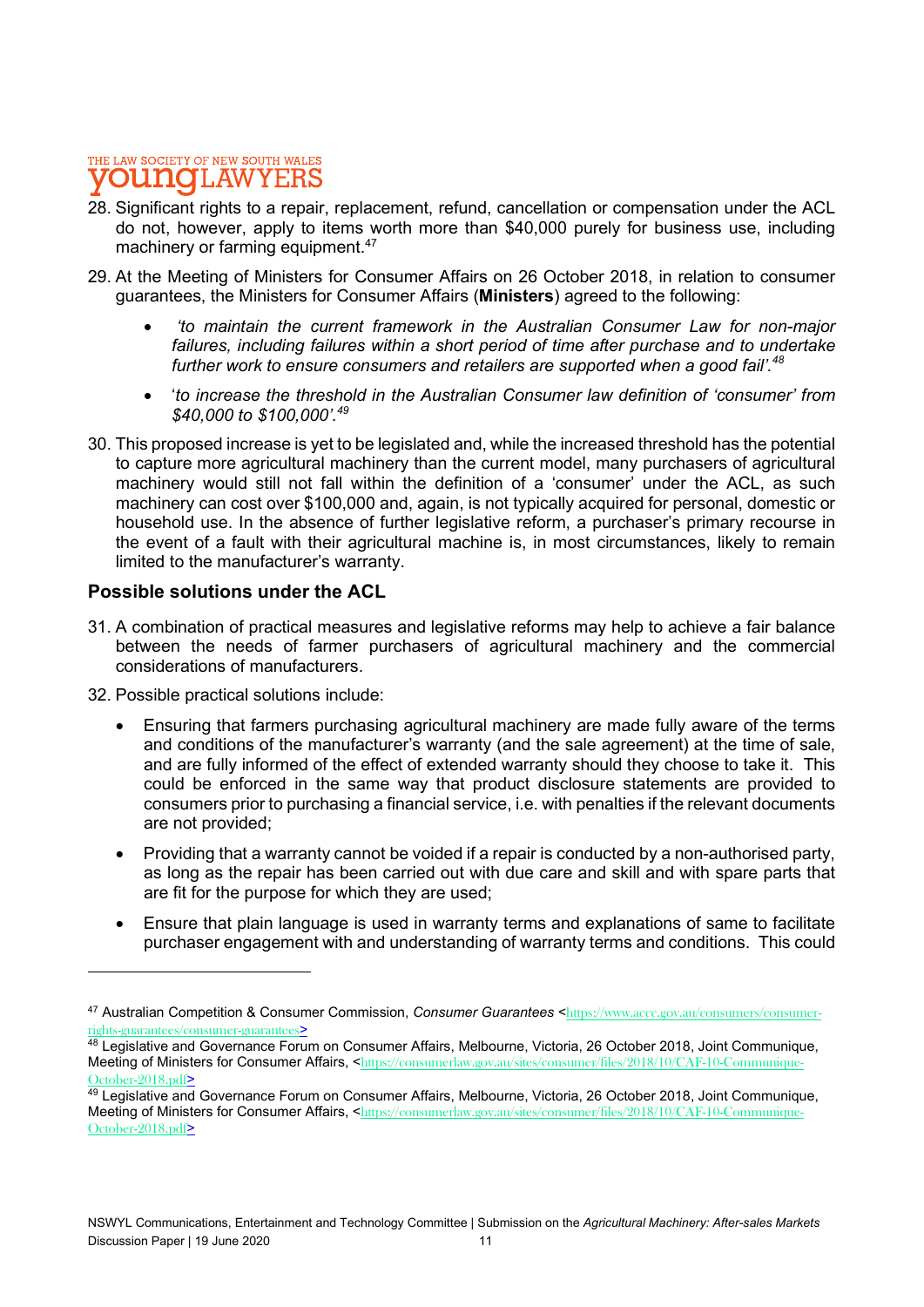be achieved by providing examples of plain language terms and conditions on the ACCC's website; and

- Engender better-informed purchasers by ensuring that farmers are properly and appropriately informed about their legal rights, and made aware of the limits of the recourse available to them before purchasing agricultural machinery. Again, this could be achieved by providing accessible resources such as fact sheets on the ACCC's website.
- 33. In addition the Committee submits that possible legislation reform should be considered. At present, manufacturer warranty terms and conditions limit the ability of farmer purchasers of agricultural machinery to seek recourse and full compensation in the event of fault or failure. The Committee submits that farmer purchasers' rights need to be increased in relation to servicing and repairs.
- 34. Besides the possibility of developing and introducing new legislation that specifically applies to farmer purchasers of agricultural products, the more appropriate solution would be to make amendments to the ACL so that it applies to, and therefore provides greater protections to, farmer purchasers of agricultural machinery. If the ACL applied to farmer purchasers of agricultural machinery, they would benefit from the suite of protections the ACL provides, not only including the automatic consumer guarantees, which may continue to apply after a manufacturer's warranty has expired, but also extending to a ban on misleading and deceptive conduct, unconscionable conduct, and the voiding of unfair contract terms.
- 35. The most significant issue with the ACL is that the definition of a 'consumer' generally excludes farmer purchasers of agricultural machinery from coverage under the ACL. The Committee submits that the definition of a 'consumer' in section 3(1) of the ACL needs to be appropriately amended so that it extends to farmer purchasers of agricultural machinery. It is noted that the definition of a consumer in section 3(1) of the ACL presently incorporates at subsection (1)(c) 'a vehicle or trailer acquired for use principally in the transport of goods on public roads', 50 irrespective of price. On that basis, there is a reasonable analogy and precedent for the definition of a 'consumer' in section to be extended to include a further subsection (1)(d) applying to agricultural machinery (and therefore farmer purchasers of agricultural machinery). Such a subsection may be drafted as follows:

'the goods consisted of a machine acquired for use principally in agriculture for the cultivation of soil, growing of crops and rearing of animals in order to produce goods consisted of food and other produce and animals/livestock to be distributed to the public'.

36. Finally, it is noted that the simple amendment of the definition of consumer in section (3)(1) of the ACL will ensure that more farmer purchasers of agricultural machinery are protected, as farmer purchasers of second-hand agricultural machinery, which may not be subject to an enforceable manufacturer warranty (e.g. the manufacturer warranty may have expired or not apply to on-sale), will receive protection under the ACL.<sup>51</sup> Further, in relation to goods, the ACL definition of 'acquire' is not exclusive to obtaining by way of purchase, extending to lease or hire.

 $50$  Competition and Consumer Act 2010 (Cth), Schedule 2, s  $3(1)(c)$  (Australian Consumer Law).

<sup>51</sup> Competition and Consumer Act 2010 (Cth), Sch 2, s 2, definition of 'goods' includes 'second-hand goods' (Australian Consumer Law).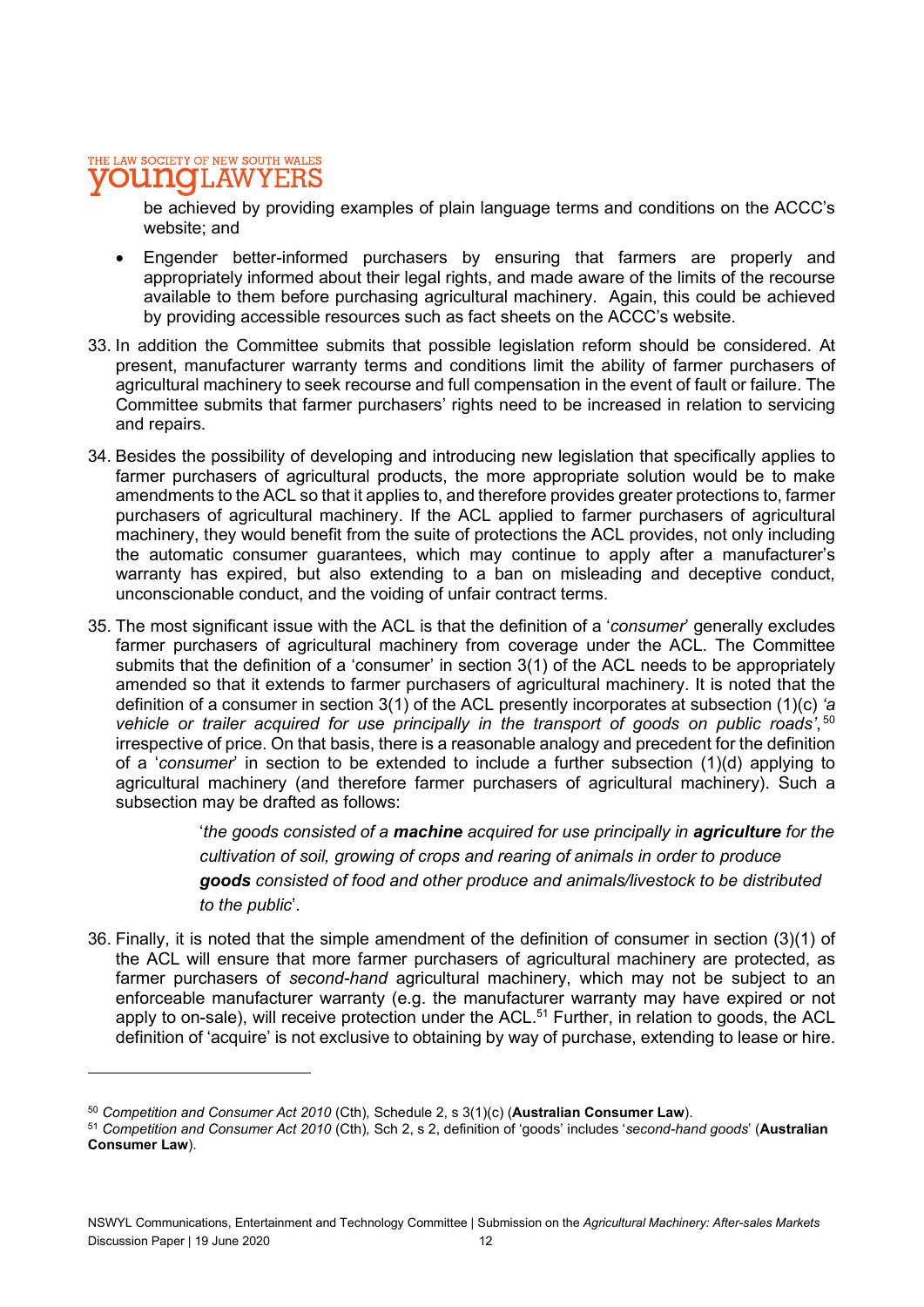#### THE LAW SOCIETY OF NEW SOUTH WALES **INOILAW**

Therefore, if the ACL applied to agricultural machinery, farmers who acquire such machinery pursuant to a lease or hire-agreement would also receive protection.<sup>52</sup>

### Industry Code of Conduct for Agricultural Machinery

37. The Committee calls for the enactment of an Industry Code of Conduct to regulate the manufacturers and sellers of agricultural machinery in Australia ('Agricultural Machinery Code of Conduct') under section 51AE of the Competition and Consumer Act 2010 (Cth).

### Analogy with the Franchising Relationship

38. The Committee grounds its recommendation in the comparison of the relationship between manufacturers/sellers (especially those sellers controlled by manufacturers), and purchasers of agricultural machinery, and that of franchisors and franchisees. We submit that this creates an impetus for the creation of an Industry Code of Conduct similar to the Competition and Consumer (Industry Codes—Franchising) Regulation 2014 (Cth). From schedule 1 of Franchising Code of Conduct.

The franchising relationship is characterised by:

- a high degree of control of the franchisor over the activities of the franchisee;
- the (substantial) 'inherent imbalance' in bargaining power in favour of the franchisor;
- greater sophistication of the franchisor; and
- $\cdot$  the use of standard form contracts.  $53$
- 39. The contractual bond between franchisor/franchisees, is grounded in a 'relational contract', a continuing relationship.<sup>54</sup> There are policy concerns around the information asymmetries in favour of the franchisor as well as the weaker party's 'lack of understanding of the skills, experience and capital necessary to succeed'.<sup>55</sup> These were the sorts of issues that triggered the enactment of the Trade Practices (Industry Codes - Franchising) Regulations 1998 (Cth)<sup>56</sup> and the Franchising Code of Conduct in 2014.<sup>57</sup> The need to solve these sorts of problems — in a manner interfering 'minimally with freedom to contract' — represents the regulatory objective

 $52$  See Competition and Consumer Act 2010 (Cth), Sch 2, s 2 definition of 'acquire' (Australian Consumer Law).

<sup>53</sup> Rozenn Perrigot, Andrew Terry and Cary Di Lernia, 'Good Faith in Franchising: The Perceptions of Franchisees. Franchisors and Their Lawyers in the French Context' (2019) 47(3) International Journal of Retail & Distribution Management 246, 251; Andrew Terry and Des Giugni, Business & the Law (Thomson Reuters,  $7<sup>th</sup>$  ed, 2019) 651.

 $54$  Andrew Terry and Des Giugni, Business & the Law (Thomson Reuters,  $7<sup>th</sup>$  ed, 2019) 651, 658.

<sup>55</sup> Rozenn Perrigot, Andrew Terry and Cary Di Lernia, 'Good Faith in Franchising: The Perceptions of Franchisees, Franchisors and Their Lawyers in the French Context' (2019) 47(3) International Journal of Retail & Distribution Management 246, 251; Explanatory Statement, Trade Practices (Industry Codes - Franchising) Regulations 1998 (Cth).

<sup>56</sup> Explanatory Statement, Trade Practices (Industry Codes - Franchising) Regulations 1998 (Cth).

<sup>&</sup>lt;sup>57</sup> The Treasury, Australian Government, Regulation Impact Statement: Proposed Changes to Franchising Regulation (March 2014) 11-22.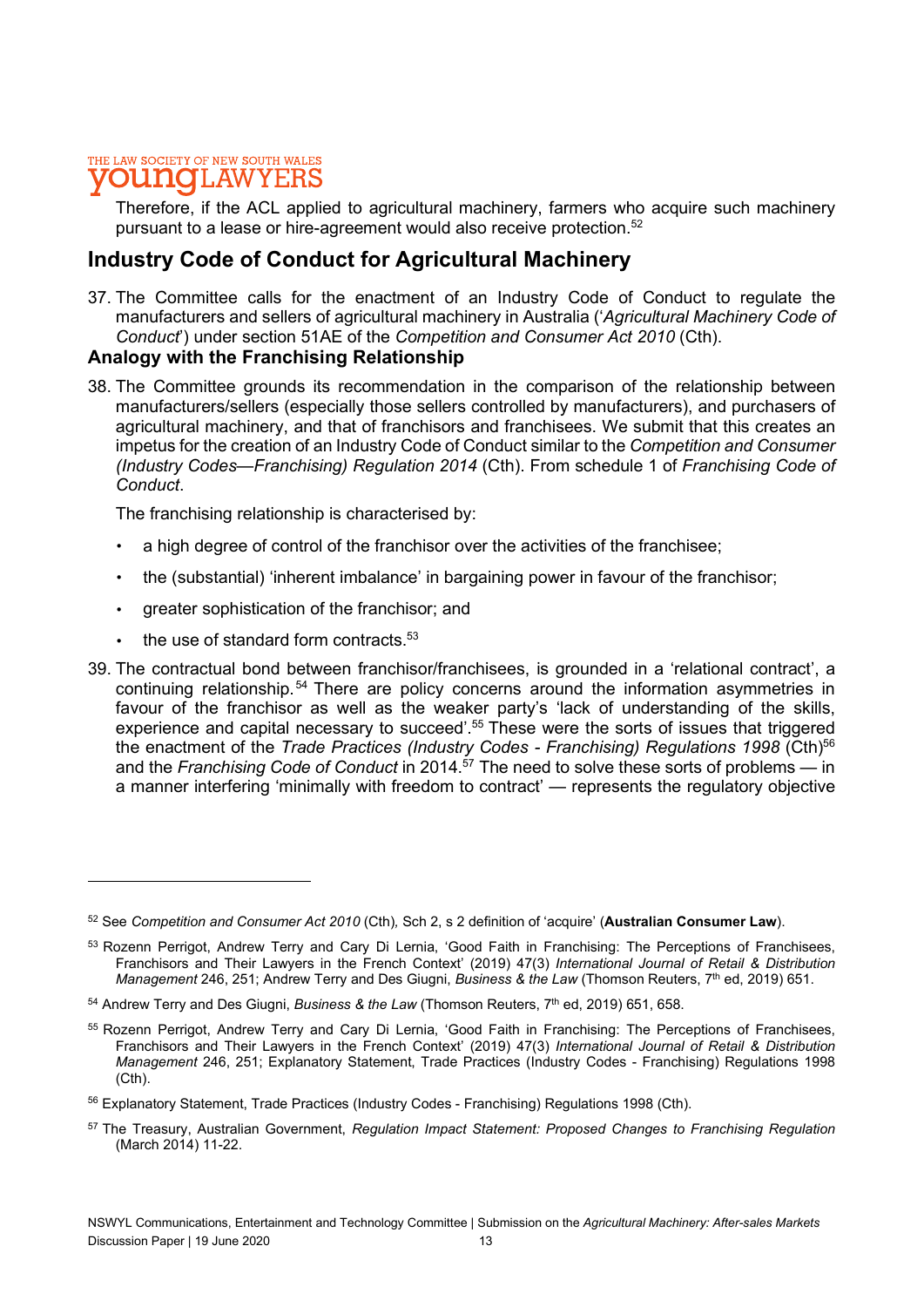of the power to prescribe industry codes under Competition and Consumer Act 2010 (Cth) pt IVB $58$ 

- 40. As per the Discussion Paper, the manufacturers and sellers (especially those controlled by manufacturers) of agricultural machinery exert a similar level of control and bargaining power, possess a similar level of sophistication, and utilise a standard form contract (the End-User License Arrangement (**EULA**) in this case) as would a franchisor. The nature of the relationship and machinery are such that the purchaser is locked within an ecosystem regulated by the manufacturer; for example, by the limited interoperability and data portability. Further, there are concerns that purchasers may lack the degree of digital literacy required to grasp the economic value of Agricultural Data and the nature of their complex machinery.<sup>59</sup> Similar to how some of the franchisor's power stems from their owning the intellectual property in the operational manual governing franchisee operations, $60$  some of the power of the manufacturer stems from their controlling the technological ecosystems processing Agricultural Data collected by their products, ecosystems that are vital to farmers' operations.61
- 41. The Committee submits that the need for an Agricultural Machinery Code of Conduct is pressing. This is combined with the special need, described above, to appropriately regulate activities in the agricultural sector, particularly in relation to Agricultural Data. The presence of a targeted statutory framework will act as a key deterrent against malpractice in the sector.

### What an Agricultural Machinery Code of Conduct Should Look Like

- 42. Given the analogy of the franchisor-franchisee relationship with the manufacturer/sellerpurchaser relationship in the context of agricultural machinery, the Committee submits that an Agricultural Machinery Code of Conduct should be modelled after the Franchising Code of Conduct.<br>43. The proposed Agricultural Machinery Code of Conduct would apply in relation to 'agricultural
- machinery agreements', which could be defined as follows (based on clause 5 of the Franchising Code of Conduct):
	- (1) An agricultural machinery agreement is an agreement, however reached, in which a person (the seller) contracts with another person (the purchaser) to sell agricultural machinery to the purchaser.
- 44. The Committee does not propose a definition of 'agricultural machinery'. It considers that the definition should be formulated after appropriate consultation with technical experts, industry representatives and farmers.
- 45. Regarding the obligations which should be imported from the Franchising Code of Conduct the Committee submits that equivalent, or otherwise appropriately adapted versions, of the following

<sup>58</sup> The Treasury, Australian Government, Regulation Impact Statement: Proposed Changes to Franchising Regulation (March 2014) 21; Explanatory Memorandum, Trade Practices Amendments (Fair Trading) Bill 1997 (Cth), 3.

<sup>59</sup> Australian Competition and Consumer Commission, Agricultural Machinery: After-Sales Markets (Discussion Paper, Australian Competition and Consumer Commission, February 2020) 1, 15-16; Gwendolen DeBoe and Marie-Agnès Jouanjean, Digital Opportunities for Better Agricultural Policies (Report, OECD, 2019) 31-2.

 $60$  Andrew Terry and Des Giugni, Business & the Law (Thomson Reuters,  $7<sup>th</sup>$  ed, 2019) 656.

<sup>61</sup> Neal Rasmussen, 'From Precision Agriculture to Market Manipulation: A New Frontier in the Legal Community' (2016) 17 Minnesota Journal of Law, Science and Technology 489, 497-8.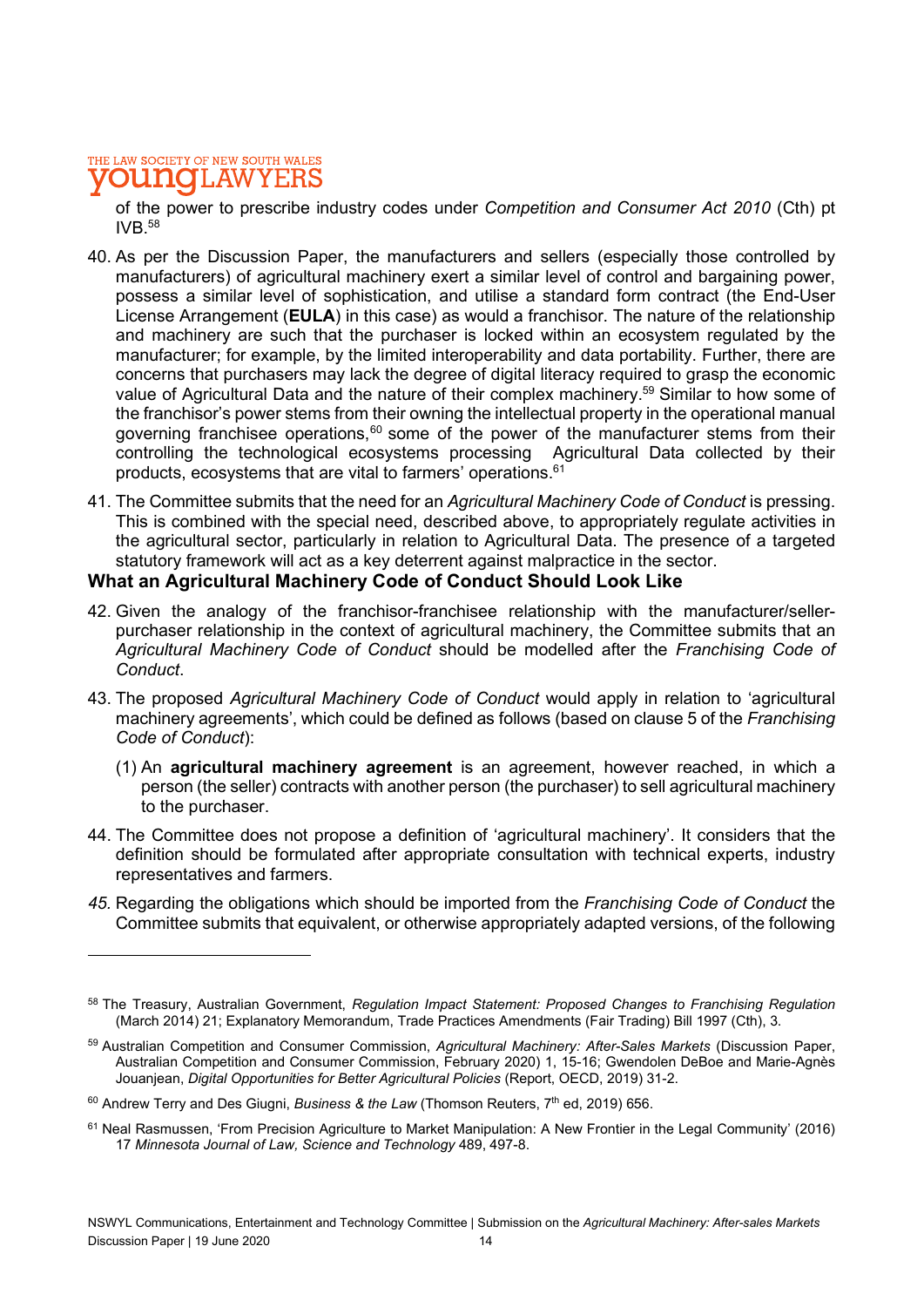#### THE LAW SOCIETY OF NEW SOUTH WALES **10 I.AW**

obligations and components of the Franchising Code of Conduct should be included in the proposed Agricultural Machinery Code of Conduct:

- Clause 6 Obligation to act in good faith
- Part 2–Disclosure requirements before entry into a franchise agreement
- Part 3–Franchise agreements
- Part 4–Resolving disputes
- 46. These obligations will help correct information asymmetries as well as provide certainty to the purchasers of agricultural machinery about their and the manufacturers'/sellers' obligations, how the agricultural machinery agreement can operate, and how any disputes must be resolved (such as through mandatory mediation).
- 47. The Committee strongly supports the inclusion of the equivalent of clause 6 of the Franchising Code of Conduct (as applied to an 'agricultural machinery agreement'), given the broad coverage of the obligation and its 'explicit statutory' basis.62 It is particularly necessary in the agricultural machinery context, given the sizeable imbalance in bargaining power and sophistication, as well as information asymmetries among the parties (as discussed above). As with the Franchising Code of Conduct, such an obligation would be 'an important change that will underpin the [Agricultural Machinery Code of Conduct]... as a whole and improve standards of conduct within the sector,'63 not least since the obligation 'will require parties... to act honestly, not arbitrarily and to cooperate to achieve the purposes of the... [agricultural machinery] agreement'.<sup>64</sup>

### Cybersecurity and Privacy

- 48. The Committee also proposes the inclusion of a specific obligation of the manufacturer under agricultural machinery agreements to ensure that risk-based cybersecurity and privacy controls apply to agricultural machinery in which the machinery directly sends and receives Agricultural Data.
- 49. The targeting of the manufacturer is intended to help stem cybersecurity and privacy risks surrounding agricultural machinery, and recognises that manufacturers, by designing the machinery itself and the core of the technological ecosystem, are best placed to comply with this obligation. This will help underpin the sale and use of secure machinery and accompanying technological ecosystems in Australia, to the betterment of the sector. In this regard, the Committee also recommends that no manufacturer be allowed to enter, or fail to take reasonable steps to prevent others from entering, agricultural machinery agreements, unless they have passed a cybersecurity and privacy compliance audit.
- 50. The proposed policy may be modelled as follows: Clause [X] Cybersecurity and Privacy
	- (1) The manufacturer of agricultural machinery must ensure that the:

 $62$  Andrew Terry and Des Giugni, Business & the Law (Thomson Reuters,  $7<sup>th</sup>$  ed, 2019) 667.

<sup>63</sup> The Treasury, Australian Government, Regulation Impact Statement: Proposed Changes to Franchising Regulation (March 2014) 29.

<sup>&</sup>lt;sup>64</sup> The Treasury, Australian Government, Regulation Impact Statement: Proposed Changes to Franchising Regulation (March 2014) 30.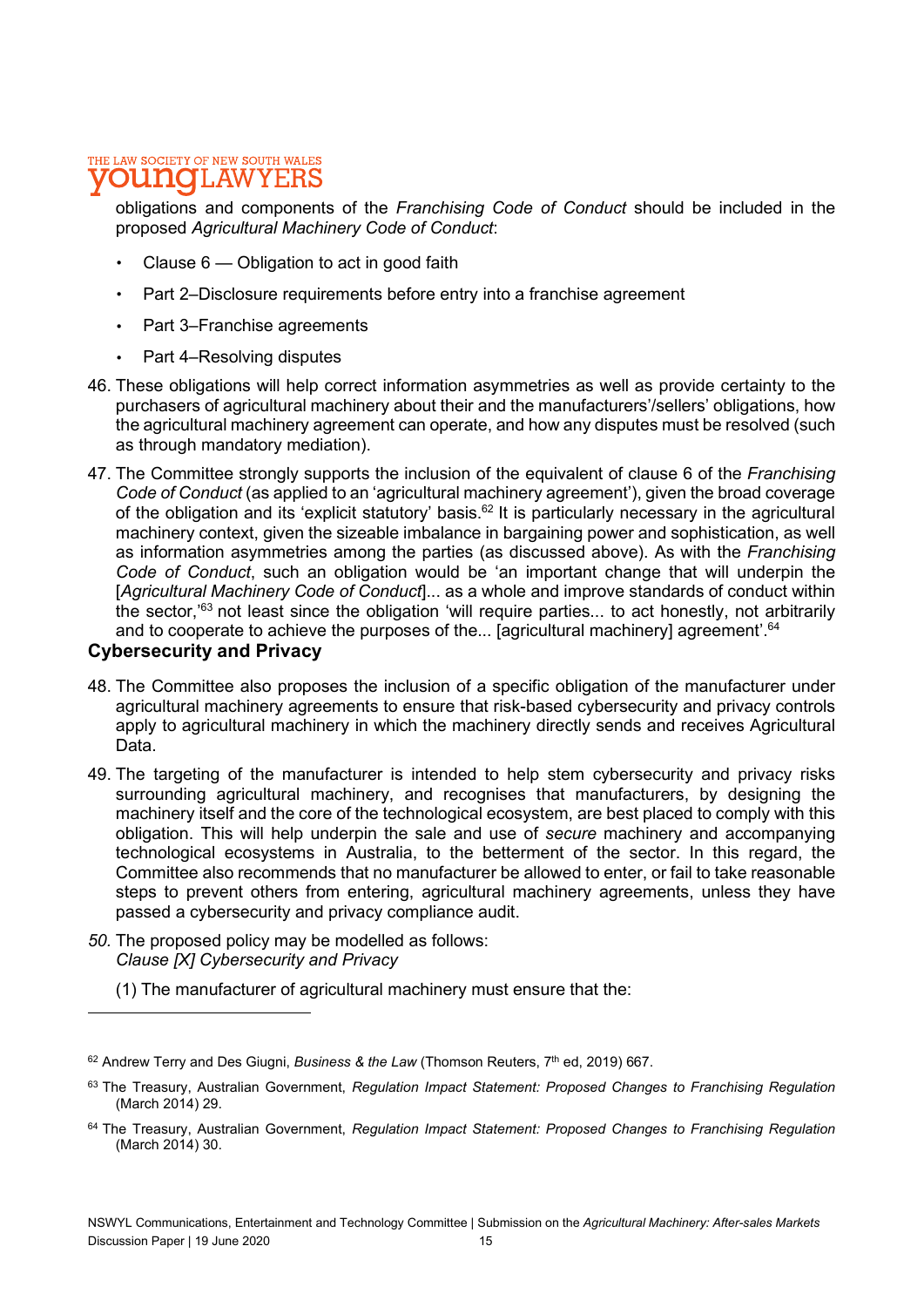#### THE LAW SOCIETY OF NEW SOUTH WALES 1.AW

- (a) agricultural machinery which is the subject of an agricultural machinery agreement; and
- (b) technological ecosystem which that agricultural machinery sends and receives Agricultural Data from;
- (c) are subject to risk-based privacy and cybersecurity controls which are the equivalent of the following:
	- (i) the Australian Privacy Principles contained in the Privacy Act 1988;
	- (ii) the practices recommended under the Five Safes framework; and
	- (iii) privacy and cybersecurity best practices as applicable to the agricultural sector.
- (2) The manufacturer of agricultural machinery must not:
	- (a) enter into an agricultural machinery agreement; or
	- (b) fail to take reasonable steps to prevent any other person from entering into an agricultural machinery agreement;
- unless the manufacturer has certified to the Commission that it has passed a cybersecurity and data governance audit for compliance with the Privacy Act 1988 and the Australian Government Information Security Manual. The audit must have been conducted in a manner which has been approved by the Australian Cyber Security Centre.
- (3) In this Code:
	- (a) Agricultural Data includes:
		- (i) telematics data; and
		- (ii) agronomic data collected by the operation of agricultural machinery;
	- (b) **Telematics data** means data which agricultural machinery collects about itself; and
	- (c) **Agronomic data** means data describing crop health or field conditions.<sup>65</sup>

<sup>65</sup> The wording of these definitions was drawn from: Shannon L. Ferrell, 'Legal Issues on the Farm Data Frontier, Part 1: Managing First-Degree Relationships in Farm Data Transfers' (2016) 21 Drake Journal of Agricultural Law 13, 17-20; and Todd Janzen, 'What Makes Agronomic Farm Data Different from Other Forms of Intellectual Property?', Farm Journal (Article, 10 May 2015) <https://www.agweb.com/blog/janzen-ag-law-blog/what-makes-agronomic-farm-datadifferent-from-other-types-of-intellectual-property>.